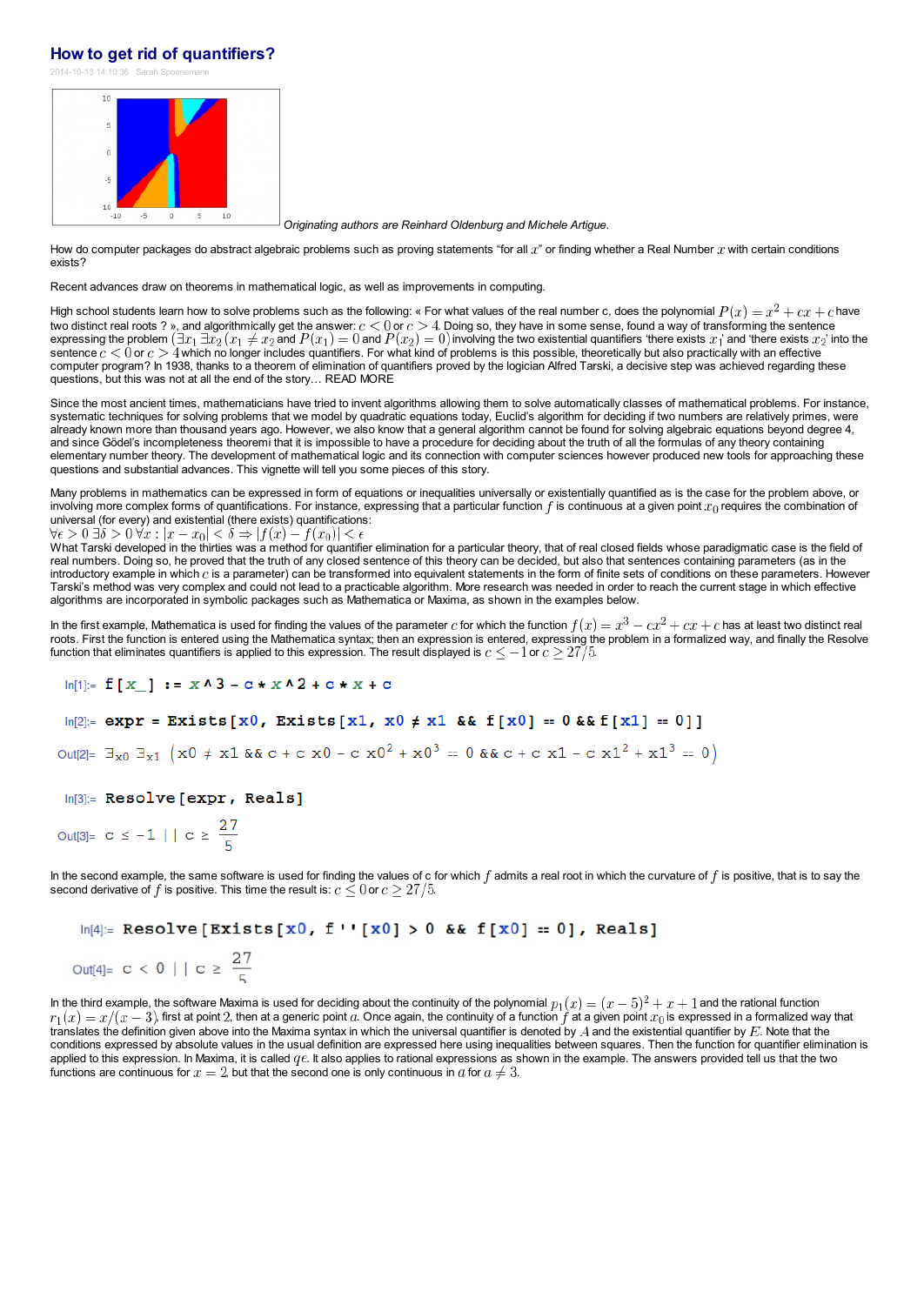$%i26)$  continous(f,x0):= qe([[A,eps],[E,delta],[A,x]], (delta>0) %and ((eps>0) %implies ((((x-x0)^2<delta^2)) %implies  $((f(x)-f(x0))^2:$  $(% )^{(1)}$  continous( $f$ ,  $x0$ ): =  $qe[(A,eps],[E,δ],[A,x]],δ>0$  %and  $(eps>0$  %implies  $((x-x0)^2 < \delta^2$  %implies  $(f(x)-f(x0))^2 < eps^2$ )) (%i27)  $p1(x):=(x-5)^2+x+1$ \$  $p2(x):=x^3-x$ \$  $r1(x):=x/(x-3)$ \$  $r2(x):=1/((x-2)*(x-1))$ \$  $r3(x):=-1/(1+x^2)$ \$  $(% )$  (%i32) continous(p1,2); (%o32) true (%i33) continous(r1,2); (%o33) true  $(% \mathcal{L}(n, \mathcal{L}(n, \mathcal{L}(n, \mathcal{L}(n, \mathcal{L}(n, \mathcal{L}(n, \mathcal{L}(n, \mathcal{L}(n, \mathcal{L}(n, \mathcal{L}(n, \mathcal{L}(n, \mathcal{L}(n, \mathcal{L}(n, \mathcal{L}(n, \mathcal{L}(n, \mathcal{L}(n, \mathcal{L}(n, \mathcal{L}(n, \mathcal{L}(n, \mathcal{L}(n, \mathcal{L}(n, \mathcal{L}(n, \mathcal{L}(n, \mathcal{L}(n, \mathcal{L}(n, \mathcal{L}(n, \mathcal{L}(n, \mathcal$  $(\%o22)$  a - 3#0

#### **How does it work?**

What we have seen in these examples is the application of a method that proves advanced mathematical statements and is even guaranteed to be successful in a wide domain. So, how can computers do so such advanced "thinking"?

#### **The language of the theory of real closed fields**

The language we consider in the theory of real closed fields contains two operations  $+, *$ , an order relation  $\lt$  and equality. It also contains two symbols for denoting the respective neutral elements of the two operations. Furthermore there are number constants, variables and quantifiers (by [lopez](http://www.dress-lace.com/dress-lace-inc-employee-profile-christopher-lopez/)). This is a first order language, that is to say that quantifiers only operate on variables, not on set of variables or function symbols. Even more restrictive is the condition that exponents can only be natural numbers (this excludes for example Fermat's theorem from being proved in the context of the theory presented here).

The axioms of the theory are those ensuring that the structures satisfying these axioms are real closed fields, that is to say ordered fields in which every positive element has a square root and every odd degree polynomial has a root. Within this theory, new operations and relations can be defined, for instance subtraction, large order relationship, and new symbols introduced for denoting them, as well as for denoting particular terms, for instance integers, the inverse of a non zero element or the square root of a positive element. Most elementary sentences are of the form:  $P=0, P>0, P<0, P$  being a polynomial expression in one or several variables, and their negations  $P\neq 0,$   $P\leq 0,$   $P\geq 0.$ 

One first important point is that any sentence in this language can be transformed into an equivalent sentence:

 $\cdot$  having all quantifiers in front, what logicians call a prenex form<sup>il</sup>

• and in which the remaining part is a disjunction of conjunctions<sup>iii</sup>.

Note that the sentences in the three examples above are already in prenex form but that only the two first ones are in a disjunctive-conjunctive form. We suggest the reader to produce such a form for the last example by using the two rewriting rules listed below, and then check the answer by comparing to the one provided in  $note^{iv}$ 

R1: Replace  $A \Rightarrow B$  by -R2: Replace  $\neg(A \land B)$  by -

When a sentence is in prenex form, multiple quantifiers can be eliminated in turn, starting from the innermost. Noticing that, using its negation, the treatment of a sentence of the form  $\forall x A(x)$  can be replaced by the treatment of the sentence  $\neg \exists x \neg A(x)$ , it finally comes out that what needs to be understood is how an existential quantifier can be eliminated from a sentence of the form  $\exists x(A_1 \vee A_2 \vee ... \vee A_n)$  in which each  $A_i$  is a conjunction of polynomial equalities and inequalities depending on x and possibly other variables. In fact, such a sentence is equivalent to  $(\exists x A_1) \vee (\exists x A_2) \vee ... \vee (\exists x A_n)$ , thus what needs to be understood is how an existential quantifier can be eliminated from a sentence of the form  $\exists x (P_1(x)=0 \wedge P_2(x) > 0 \wedge P_3(x) < 0...),$  the  $P_i$  being polynomial expressions possibly depending on other variables than  $x$ .

In this vignette, we restrict ourselves to the real number field as the most important case of closed real fields and the most connected to secondary mathematics. Solving the problem of elimination for it means that an algorithm can be developed for reducing the examination of the values of polynomials  $P_i$  over the real line to a finite number of cases. Sturm's theorem and cylindrical algebraic decomposition (CAD) provide a solution.

#### **Sturm's theorem**

A polynomial in one variable  $P(x) = a_n x^n + ... + a_0$  divides the real number line into regions depending on the sign of its value at particular points. There are at most n real roots, so these delimitate at most  $n + 1$  open intervals on which  $P(x)$  is either positive or negative, the finite endpoints of these intervals being the roots of  $P(x)$ . While there is no general formula to express the zeros exactly as mentioned above, the number of zeros in every interval can be counted exactly by the method given in Sturm's theoremv. Thus we can locate the different roots in intervals of arbitrary precision and be sure not to miss any. This is enough for the procedure of quantifier elimination to work.

When more than one variable comes into play, we have still a finite number of regions in the variable space where the polynomial at hand has constant sign. For instance let us come back to the first example. The function  $f(x) = x^3 - cx^2 + cx + c$  can be interpreted as a polynomial in the two variables x and c, and the image below, obtained with the software Maxima visualizes the three regions associated to it in the square  $[-10, 10] \times [-10, 10]$  of the plane  $(x, c)$ . The red color is associated to positive values of  $f$  and the blue color to negative values of  $f$ .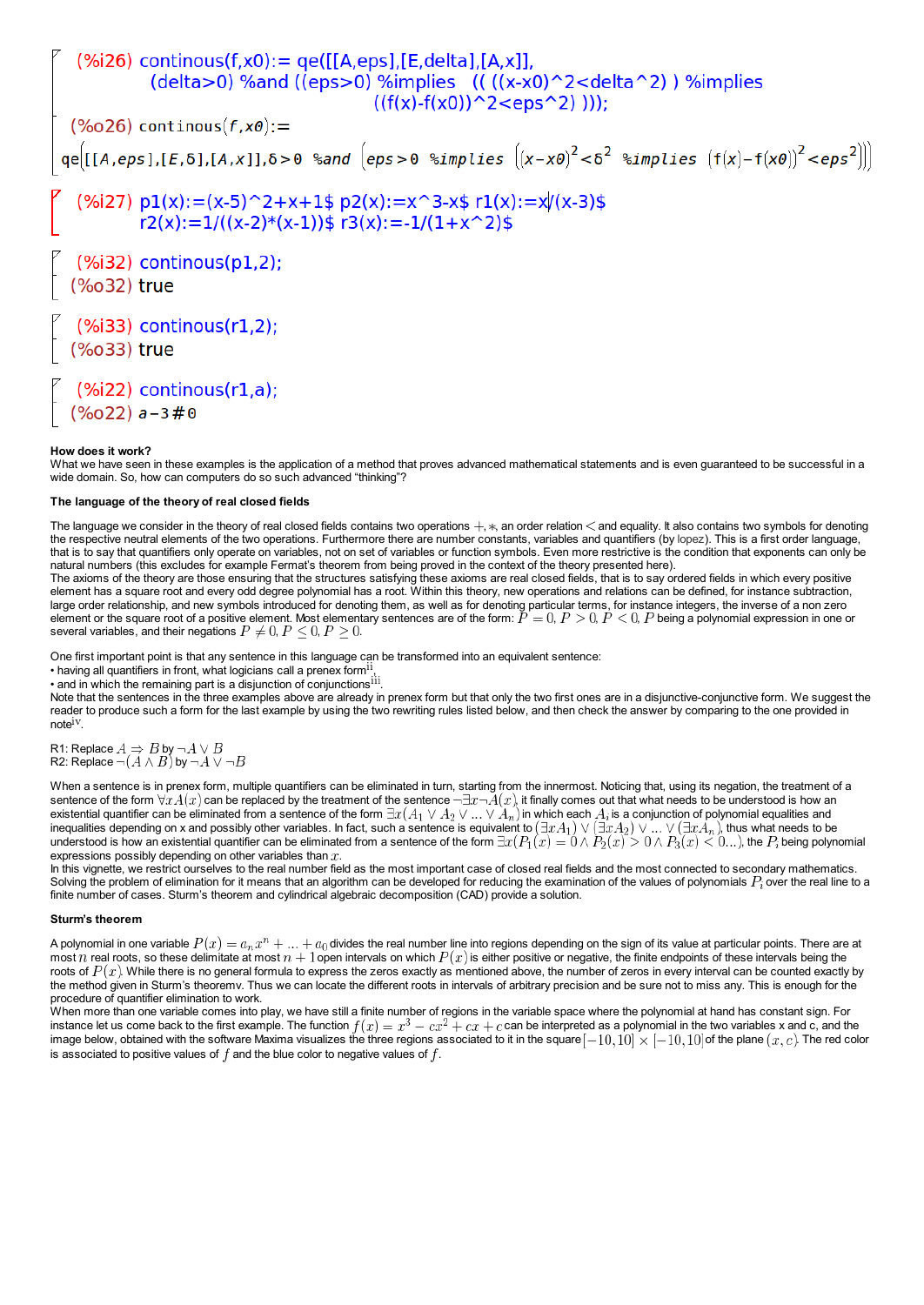

Figure 1: Regions associated to the polynomial x3-cx2+cx+c.generated by Maxima commands:

f(x):=x^3-c\*x^2+c\*x+c;

wxdraw2d(fill\_color = red, region(f(x)>0 ,x,-10,10,c,-10,10), fill\_color = blue, region(f(x)<0 ,x,-10,10,c,-10,10));[/caption] Similar decompositions can be associated to sets of polynomials. Each region is then characterized by the fact that all polynomials in the set have constant sign in the whole region. The figure 2 below visualizes the regions associated to the previous polynomial and its second derivative on  $[-10,10] \times [-10,10]$ , also obtained with Maxima.



Regions associated to the polynomials f and f"

The curves delimitating the different regions are pieces of the curves  $c = \frac{x^3}{x^2 - x - 1}$  and

 $c=3x$  respectively associated with the roots of f and of its second derivative. However, regions do not have an easy algebraic description even in such a simple case. To make the description simpler, the idea is to split up these regions into smaller cells that are easily described and make systematic computation straightforward. This leads to the notion of cylindrical algebraic decomposition.

#### **Cylindrical algebraic decomposition**

A cylindrical algebraic decomposition of  $R^n$  decomposes this space into a finite set of disjoint cells. Each point of  $R^n$  is thus included in exactly one cell. The cells have a special form defined recursively. For  $n=1$ , a cell is either a single real number or an open interval, that is to say an interval of the form  $]-\infty, a[$ ,  $]a, b[$  or  $|b,\infty|$ . For  $n=2$ , a cell is a cylinder over such a cell. It has one of the following forms:

 $\{(x,y): x \in C \text{ and } y = f(x)\}\$ ,  $\{(x,y): x \in C \text{ and } y > f(x)\}$ ,  $\{(x,y): x \in C \text{ and } y < f(x)\}$ ,  $\{(x,y): x \in C \text{ and } f(x) < y < g(x)\}$ , with  $C$  a one dimension cell, f and g polynomials or rational functions. A cell in dimension n is defined in the same way, as a cylinder over a cell of dimension  $n-1$ .

Remarkably, CAD can be performed algorithmically for all sets of polynomials in  $n$  variables resulting in a finite set of cells such that within each cell all polynomials have constant sign. The algorithm is complex and we can just try to give a rough idea of it. For a set  $P$  of polynomials in  $n$  variables  $x_1, ..., x_n$ , the algorithm works by recursion on  $n$ : the procedure for  $n$  variables calls for the procedure for  $n-1$  variables. In fact, it includes the three following steps:

- 1. Projection: Construct a projected set P' of polynomials in the  $n-1$  variables  $x_1, ..., x_{n-1}$ , from the set P  $\overline{v}$
- 2. Recursion step: Find a CAD  $D'$  for  $P'$ .
- 3. Extension: For each cell of  $D'$ , take a representative point and substitute its
- coordinates into the polynomials of  $P$ , yielding a set of polynomials in one variable  $x_n$ . Determine their real roots and use them to define cells over the cells of .

As explained above, for  $n = 1$ , thanks to Sturms' theorem, such a CAD can be obtained. If there is more than one polynomial, one just has to take the intersection of the cells calculated for each polynomial. A proof that this recursive procedure works is given in (Winkler, 1996).

Let us come back now to the particular examples mentioned above. For each set of polynomial conditions given as an entry, the CAD algorithm produces the cylindrical decomposition of the space associated to the polynomials involved, and returns the cells satisfying the given conditions. If we use for instance the CAD algorithm implemented in Mathematica with the two conditions  $f > 0$  and  $f'' > 0$ , we obtain the following decomposition in dimension 2. We invite the reader to check that it fits the definition given above for such a decomposition (intervals with large inequalities can be seen as the union of cells with open intervals and of cells reduced to a single point) and that it algebraically describes the red regions of figure  $2<sup>vil</sup>$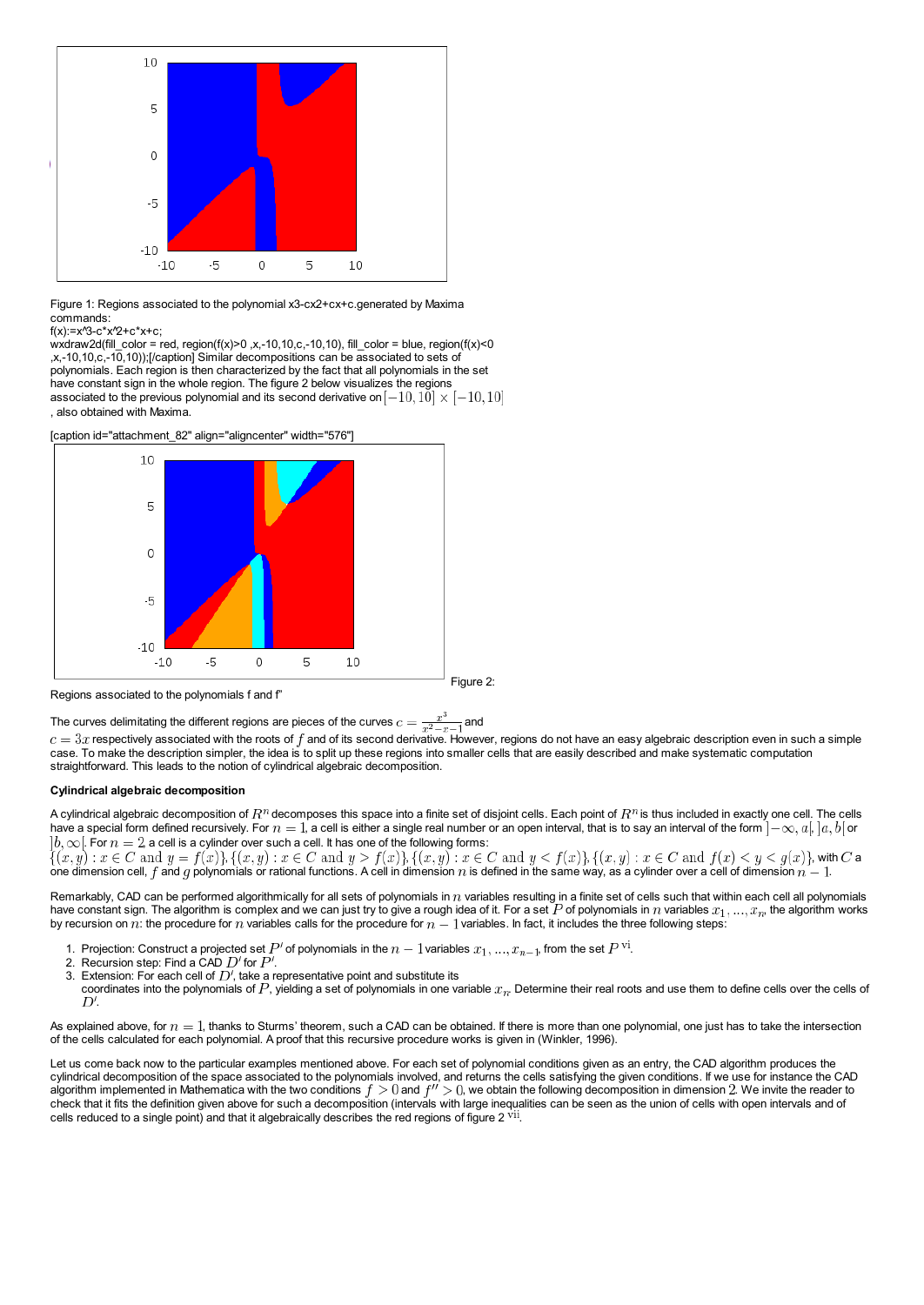$\ln[9]$ := CylindricalDecomposition [f[x] > 0 & & f ''[x] > 0, {x, c}]

Out[9]= 
$$
\left(x \le \frac{1}{4} \left(3 - \sqrt{33}\right) \&c < 3 x\right)
$$
 |   
\n $\left(\frac{1}{4} \left(3 - \sqrt{33}\right) < x < \frac{1}{2} \left(1 - \sqrt{5}\right) \&c < \frac{x^3}{-1 - x + x^2}\right)$  |   
\n $\left(0 < x < \frac{1}{2} \left(1 + \sqrt{5}\right) \&c < \frac{x^3}{-1 - x + x^2} < c < 3 x\right)$  |   
\n $\left(\frac{1}{2} \left(1 + \sqrt{5}\right) \le x \le \frac{1}{4} \left(3 + \sqrt{33}\right) \&c < c < 3 x\right)$  |   
\n $\left(x > \frac{1}{4} \left(3 + \sqrt{33}\right) \&c < c < \frac{x^3}{-1 - x + x^2}\right)$ 

If we change the set of conditions, looking for the values of  $c$  for which the polynomial  $f$  has a real root for which the curvature is positive, we obtain of course different cells.

CylindricalDecomposition [f[x] == 0 && f''[x] > 0, {c, x}]  
\n
$$
\left(c < \frac{3}{4} \left(3 - \sqrt{33}\right) \& \left(x = \text{Root}\left[c + c \pm 1 - c \pm 1^2 + \pm 1^3 \& 2\right] \right)\right|
$$
\n
$$
x = \text{Root}\left[c + c \pm 1 - c \pm 1^2 + \pm 1^3 \& 3\right]\right) \Big| \Big|
$$
\n
$$
\left(\frac{3}{4} \left(3 - \sqrt{33}\right) \le c \le -1 \& \left(x = \text{Root}\left[c + c \pm 1 - c \pm 1^2 + \pm 1^3 \& 3\right]\right) \Big| \Big|
$$
\n
$$
\left(-1 < c < 0 \& x = \text{Root}\left[c + c \pm 1 - c \pm 1^2 + \pm 1^3 \& 1\right]\right) \Big| \Big|
$$
\n
$$
\left(c = \frac{27}{5} \& x = 3\right) \Big| \Big|
$$
\n
$$
\left(\frac{27}{5} < c < \frac{3}{4} \left(3 + \sqrt{33}\right) \& \left(x = \text{Root}\left[c + c \pm 1 - c \pm 1^2 + \pm 1^3 \& 2\right] \right)\Big|
$$
\n
$$
x = \text{Root}\left[c + c \pm 1 - c \pm 1^2 + \pm 1^3 \& 3\right]\right) \Big| \Big|
$$
\n
$$
\left(c \ge \frac{3}{4} \left(3 + \sqrt{33}\right) \& x = \text{Root}\left[c + c \pm 1 - c \pm 1^2 + \pm 1^3 \& 3\right]\right)
$$

Note that here the variable x is in second position in the command used because it is the variable to be eliminated in this problem. The condition  $f(x) = 0$  makes that all cylinders are of the type  $C \times \{\alpha_i\}$  where  $C$  is a one dimension cell and  $\alpha_i$  is one of the three roots of the polynomial. This cylindrical structure makes it easy to read off the conditions on c for each cell and to combine them for obtaining the final answer:  $c < 0$  or  $c^3 = 27/5$ .

Doing the calculations by hand is only possible with toy problems, as the example we detail now. The reader not interested in these details can skip this part. Problem: Find the values of x such as the statement  $\exists y (P_1(x,y) > 0 \wedge P_2(x,y) > 0)$  is true with  $P_1(x,y) = y - x$  and  $P_2(x,y) = 1 - x^2y$ . The projection step of the CAD algorithm amounts to the calculation of discriminants and resultants of polynomials. We do not detail this step here, just give its result, the set  $P' = \{1, x^2, 1 - x^3\}$ .

In the second step, we have to produce a CAD for the set  $P'$ . The real roots of the polynomials in  $P'$  are 0 and 1. Thus the CAD decomposition  $D'$  associated to is the decomposition of IR into five cells:  $]-\infty,0[,\{0\},]0,1[, \{1\}$  and  $]1,\infty[$  .

The third step is the extension step. Possible sampling points for D' are:  $-1,0,0.5,1,2$  Substituting these sampling points for  $x$  in  $P_1$  and  $P_2$ , we obtain the following set of pairs of polynomials:  $\{ \{1+y, 1-y\}, \{1,y\}, \{y-1/2, 1-y/4\}, \{y-1, 1-y\}, \{y-2, 1-4y\} \}$ 

The roots of these polynomials are easy to determine in this particular example. For instance, for the first pair the roots are  $-1$  and 1. Thus over the  $x$ -cell  $]-\infty,0[$ we will have the y-cells  $]-\infty, -1$ ,  $\{-1\}$ ,  $]-1, 1$ ,  $\{1\}$  and  $|1, \infty$ . Altogether IR<sup>2</sup> is decomposed into  $5+3+5+5+5=23$  cells.

Sampling points can now be associated with each of these cells. For instance, for the first five cells corresponding to the x-sampling point  $-1$ , one can choose the sampling points  $(-1,-2), (-1,-1), (-1,0), (-1,1)$  and  $(-1,2)$ . Plugging these sampling points in the polynomials  $P_1$  and  $P_2$ , one can sort out the cases in which the two polynomials are positive. Only three cases are found and they come from the first three  $x$ -cells  $]-\infty,0[,\{0\},]0,1[$ . Thus the quantifier-free formula equivalent to  $\exists y$   $(P_1(x, y) > 0 \land P_2(x, y) > 0)$  is simply  $x < 1$ .

#### **From algebra and analysis to geometry**

Quantifier elimination and the CAD algorithm can be used for solving a diversity of problems involving polynomial functions, as many problems can be expressed in the language of closed real fields. These can be algebraic problems but also calculus problems regarding continuity as in the third example we have used, limits, extrema or variations. Moreover, some pre-processing also allows us to handle rational functions as  $A/B = C$  is equivalent to  $A = B \cdot C$  and  $B \neq 0$ , and square roots can be replaced in the obvious way:  $\sqrt{A} = B$  is equivalent to  $A = B^2$  and  $B \ge 0$ .

Moreover, as was already stressed by Tarski in his seminal work, a decision method for elementary algebra gives a decision method for Euclidian geometry as well. For instance, we can prove Thales' theorem saying that if a point C lies on the circle with diameter  $[A, B]$ , then the lines  $(AC)$  and  $(BC)$  are perpendicular, as shown below. Points A and B are respectively  $(0,0)$  and  $(b,0)$ , which does not limit the generality of the proof, and C is  $(x, y)$ . The perpendicularity is expressed through the vanishing of the scalar product of vectors  $AC$  and  $CB$ . (Note that we could have used universal quantification for all four variables. The fact that even without them the formula reduces to true shows that the implication holds without restrictions on the variables.)

## (%i29) qe([],b=2\*r %and (x-r)^2+y^2=r^2 %implies  $x*(b-x)+y*(-y)=0$ ); (%o29) true

Note that geometrical proofs can be carried out using Groebner bases. These are tools from complex algebraic geometry and allow among other things the systematic solution of systems of polynomial equations – but not inequalities, as the complex number field is not ordered. Thus, not all statements of geometry can be translated in a form suitable for Groebner basis methods and even if they can, the method may say that a proposition is true even if some of the coordinates